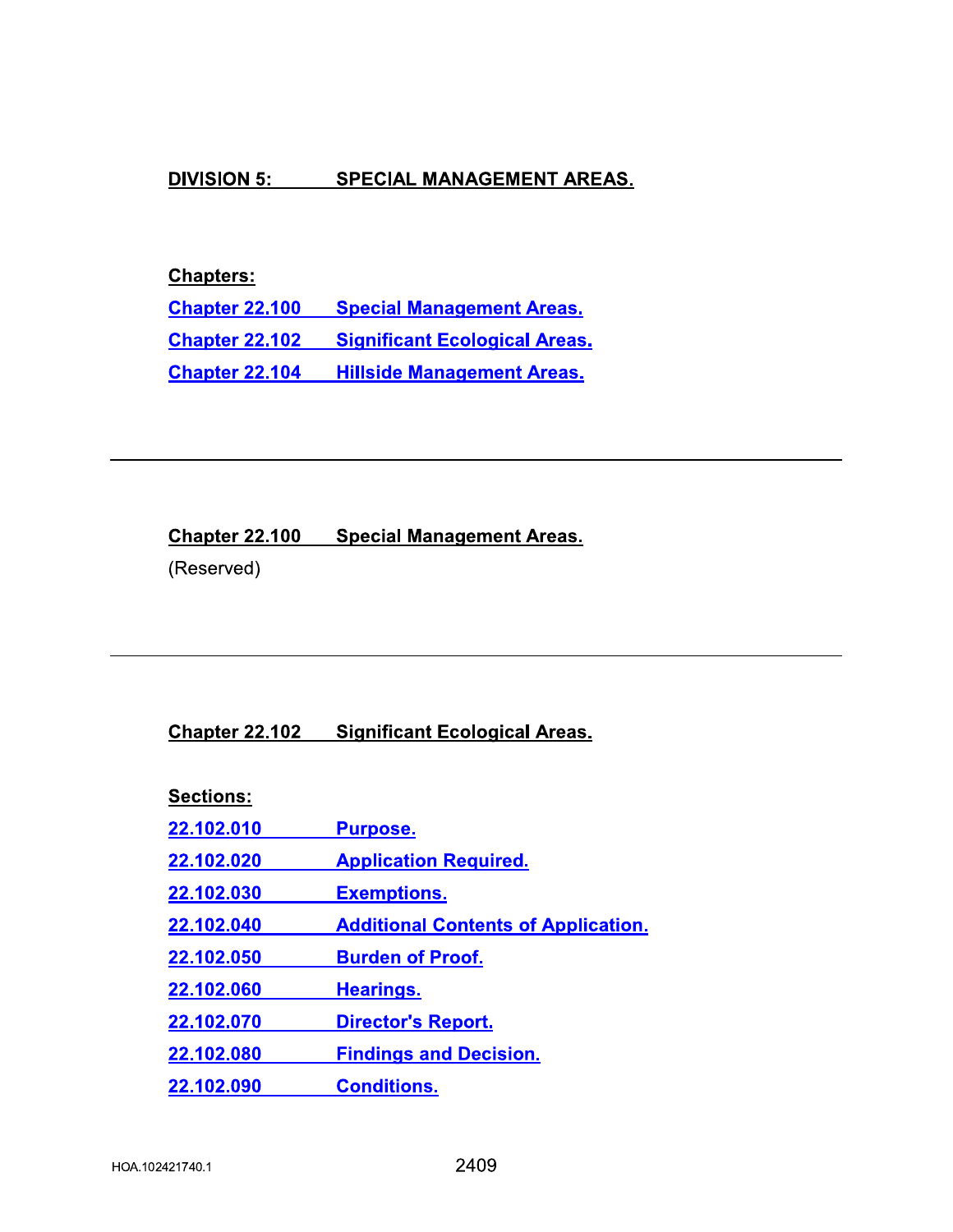## 22.102.010 Purpose.

A Conditional Use Permit (Chapter 22.158) application is required to protect resources contained in Significant Ecological Areas as specified in the General Plan from incompatible development, which may result in or have the potential for environmental degradation. In extending protection to these environmentally sensitive areas, it is intended further to provide a process whereby the reconciliation of potential conflict within these areas may equitably occur. It is not the purpose to preclude development within these areas but to ensure, to the extent possible, that such development maintains and where possible enhances the remaining biotic resources of the Significant Ecological Areas, while allowing for limited controlled development therein.

## 22.102.020 **Application Required.**

Except as specified in Section 22.102.030 (Exemptions), below, prior to the issuance of any building or grading permits, the relocation of two or more property lines between three or more contiguous lots in a coordinated effort as determined by the Director regardless of the ownership of the involved lots and regardless of whether the relocations are applied for concurrently or through multiple or successive applications, approval of a minor land division or subdivision, or the commencement of any construction or enlargement of any building or structure on a lot which is in or partly in an area designated in the General Plan and related maps as a Significant Ecological Area, a Conditional Use Permit for Significant Ecological Areas shall be applied for and approved as provided by Chapter 22.158 (Conditional Use Permits) and this Chapter only when, unless a Conditional Use Permit is otherwise required by this Title 22, the property contains an area that, on or after January 1, 2012, was designated in the General Plan as a Significant Ecological Area, and if the proposed project includes development on the portion of that property that is located in the Significant Ecological Area.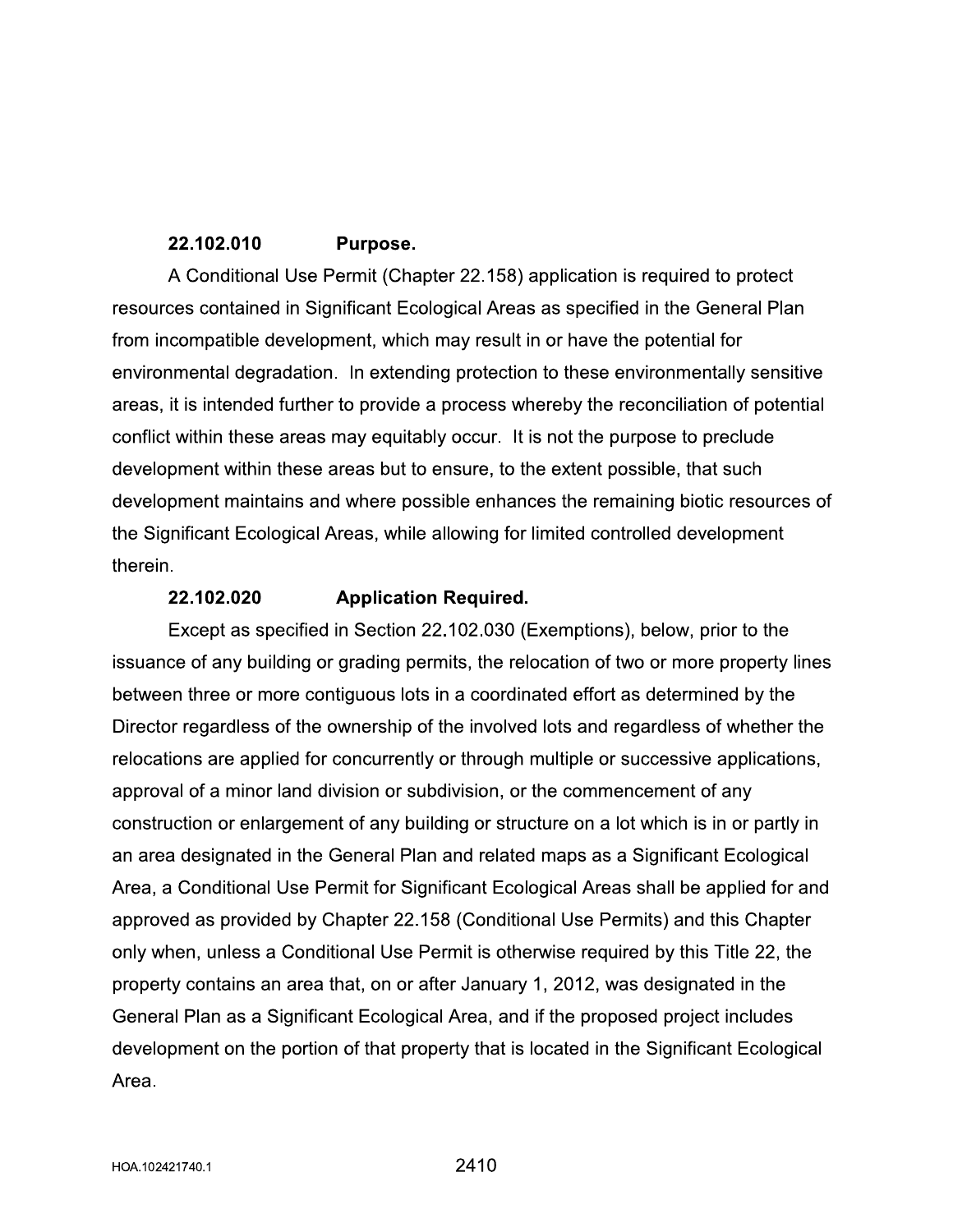## **Exemptions.** 22.102.030

Permit exemptions include:

A. Accessory buildings and structures as defined in this Title 22.

 $B<sub>1</sub>$ Additions or modifications to existing residences; provided, however, that such additions or modifications do not increase the number of families that can be housed in said residences.

 $C_{\cdot}$ Individual single-family residences where not more than one such residence is proposed to be built by the same person on contiguous lots. This exemption shall not apply to the relocation of two or more property lines between three or more contiguous lots as described in Section 22.102.020 (Application Required).

D. Final maps and development approvals (permits) related thereto which are in substantial conformance with a tentative map approved or extended by the County since December 31, 1978, except as State law may otherwise specify.

Ε. Complete applications for development proposals which were filed for approval prior to February 5, 1981, except at the specific request of the applicant. This exemption shall also apply to the refiling of applications which were denied solely by reason of Sections 65950 through 65967 of the California Government Code and were originally filed prior to February 5, 1981. Any development proposals within this exemption still must be consistent with the General Plan.

F. Property located in both a Significant Ecological Area and a Sensitive **Environmental Resource Area.** 

## 22.102.040 **Additional Contents of Application.**

In addition to the requirements for a Conditional Use Permit (Chapter 22.158) application, an application for a Conditional Use Permit for Significant Ecological Areas shall contain the following information:

А. Panoramic or composite photographs from all major corners of the subject property and from major elevated points within the property.

Β. A map showing the existing topography of the subject property. Commercially available maps may be deemed acceptable. Such map shall identify the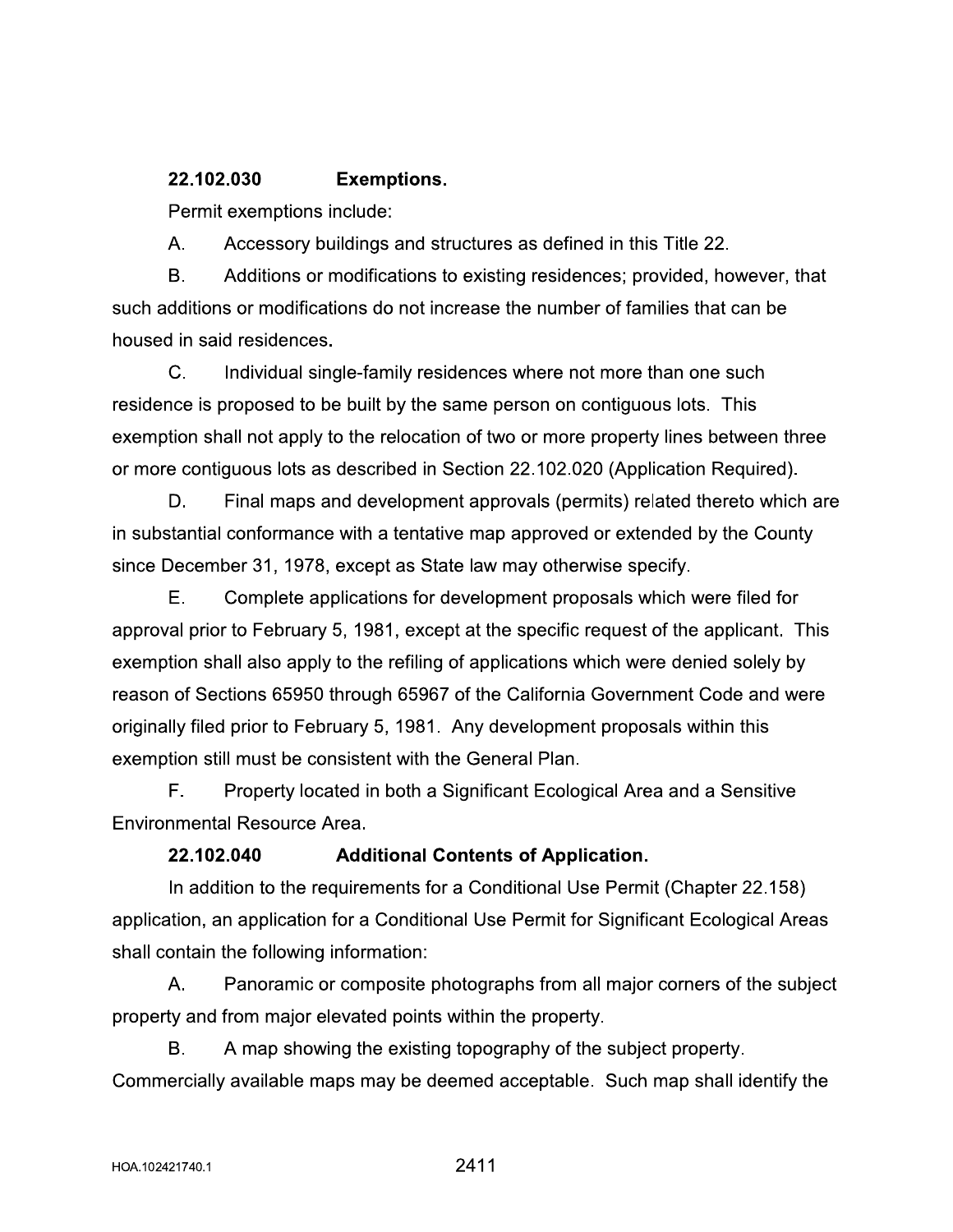locations of all drainage patterns, watercourses, and any other physical features that are customarily found on topographical maps prepared by the United States Geological Survey.

C. A grading plan to a scale satisfactory to the Director indicating all proposed grading, including the natural and finished elevations of all slopes to be graded.

D. The following, if the construction of dwelling or other structures are part of the proposed project:

 $1<sub>1</sub>$ Exterior elevation drawings, to a scale satisfactory to the Director, indicating proposed building heights and major architectural features; and

 $2.$ Plans for decorative landscaping, showing the location of proposed groundcover areas, shrub mass, and existing and proposed tree locations for common or open space areas not left in a natural state. Such plan shall also include botanical and common names of all planting materials.

Е. Identification and location of the resources constituting the basis for classification of such area as a Significant Ecological Area where not provided by the environmental assessment or the initial study for an environmental document.

F. Proposed natural open areas, buffer areas, or other methods to be used to protect resource areas from the proposed use.

G. Such other information as the Director determines to be necessary for adequate evaluation. The Director may waive one or more of the above items where the Director deems such items to be unnecessary to process the application.

## 22.102.050 **Burden of Proof.**

In addition to information required in Section 22.158.050 (Findings and Decision) the Conditional Use Permit for Significant Ecological Areas shall substantiate to the Commission or Hearing Officer the following facts:

Α. That the requested development is designed to be highly compatible with the biotic resources present, including by setting aside appropriate and sufficient undisturbed areas: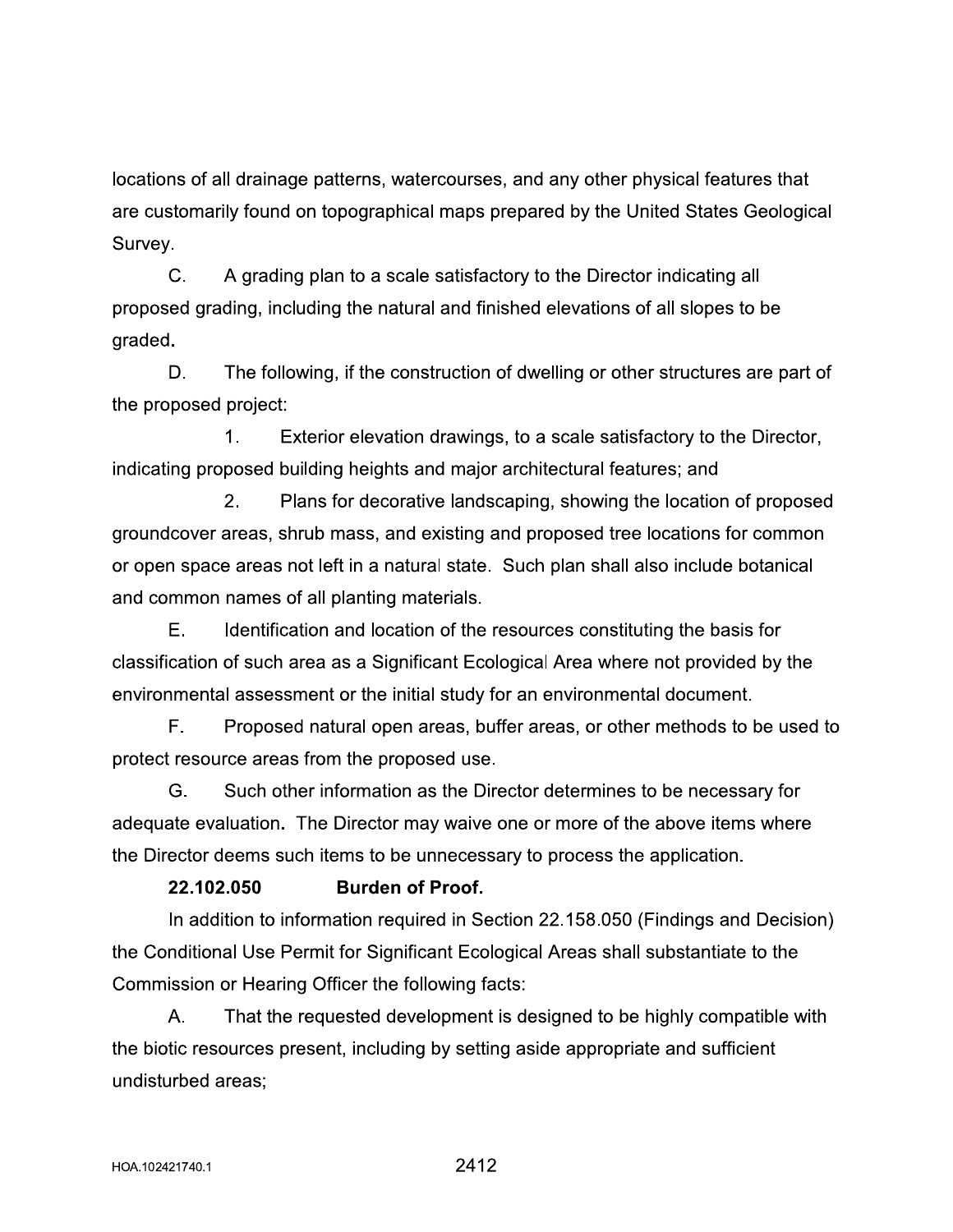**B.** That the requested development is designed to maintain water bodies, watercourses, and their tributaries in a natural state;

 $\mathsf{C}$ . That the requested development is designed so that wildlife movement corridors (migratory paths) are left in an undisturbed and natural state;

D. That the requested development retains sufficient natural vegetative cover and/or open spaces to buffer critical resource areas from said development;

Е. That where necessary, fences, or walls are provided to buffer important habitat areas from development; and

F. That roads and utilities serving the proposed development are located and designed so as not to conflict with critical resources, habitat areas or migratory paths.

## 22.102.060 Hearings.

In all cases where formal filing for an application for a Conditional Use Permit for Significant Ecological Areas is submitted, a public hearing shall be held pursuant to current procedures. In all cases, however, where an application for a Conditional Use Permit for Significant Ecological Areas is filed and processed as a single application with a land division case, such public hearings shall be held concurrently.

#### 22.102.070 **Director's Report.**

 $A_{1}$ In all cases where a public hearing is required, the Director shall prepare a report to the Commission or Hearing Officer containing, but not limited to, the following:

> $1<sub>1</sub>$ Detailed review of the applicant's development proposal, including:

Appraisal of measures taken to protect scenic, biotic, and a. other resources:

 $b<sub>1</sub>$ Recommended changes in the proposed development necessary or desirable to achieve compliance with the findings required by Section 22.102.080 (Findings and Decision), below, and the provisions of the General Plan; and

C. Recommended conditions to be imposed to ensure that the proposed development will be in accord with the findings required by